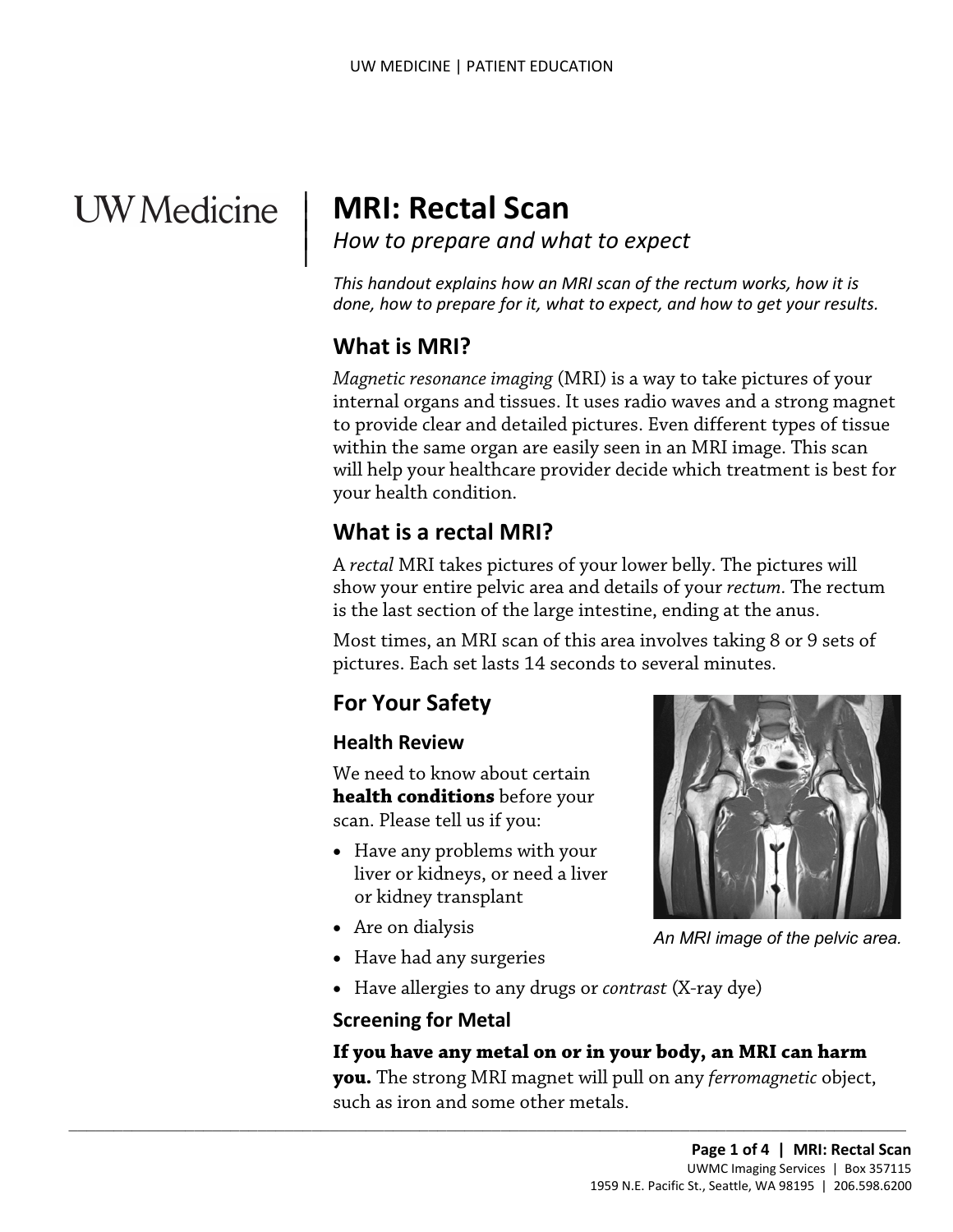This is why we need to know if you have any metal in or on your body before we give you an MRI scan. Even small amounts of metal that will not harm your body can make the MRI picture unusable.

Please tell our staff if you have:

- Aneurysm clips, a heart pacemaker (or artificial heart valve), an implanted port, an infusion catheter (such as Port-o-cath, Infusaport, or Lifeport), an intrauterine device (IUD), any metal plates, clips, pins, screws, or surgical staples, a prosthetic hip, or any implanted metal object in your body
	- Most times, surgical staples, clips, plates, pins, and screws are not a risk during MRI if they have been in place for more than 4 to 6 weeks. If needed, we may do an X-ray to check for metal.
- Tattoos or permanent eyeliner
- Medicine patches
- A bullet or shrapnel in your body
- Ever worked with metal

### **How do I prepare?**

- Tattoos or permanent eyeliner<br>
 Medicine patches<br>
 A bullet or shrapnel in your body<br>
 Ever worked with metal<br> **How do I prepare?**<br>
 Please talk with your referring provider if you have any concerr • Please talk with your referring provider if you have any concerns about managing pain or anxiety during your MRI scan.
	- *Women:* Tell your provider if you are pregnant or breastfeeding, or if there is any chance you could be pregnant.
	- If you take iron medicines or supplements, you must stop taking them 48 hours before your scan. Please talk with the provider who prescribed them if you have concerns.
	- If your scan is in the **morning**:
		- – The evening before your scan, have a light dinner, such as eggs or a sandwich.
		- Do **not** eat breakfast on the morning of your scan.
	- If your scan is in the **afternoon**:

 $\_$  ,  $\_$  ,  $\_$  ,  $\_$  ,  $\_$  ,  $\_$  ,  $\_$  ,  $\_$  ,  $\_$  ,  $\_$  ,  $\_$  ,  $\_$  ,  $\_$  ,  $\_$  ,  $\_$  ,  $\_$  ,  $\_$  ,  $\_$  ,  $\_$  ,  $\_$  ,  $\_$  ,  $\_$  ,  $\_$  ,  $\_$  ,  $\_$  ,  $\_$  ,  $\_$  ,  $\_$  ,  $\_$  ,  $\_$  ,  $\_$  ,  $\_$  ,  $\_$  ,  $\_$  ,  $\_$  ,  $\_$  ,  $\_$  ,

- On the morning of your scan, have a light breakfast, such as an egg and toast, or cereal.
- Do **not** eat lunch.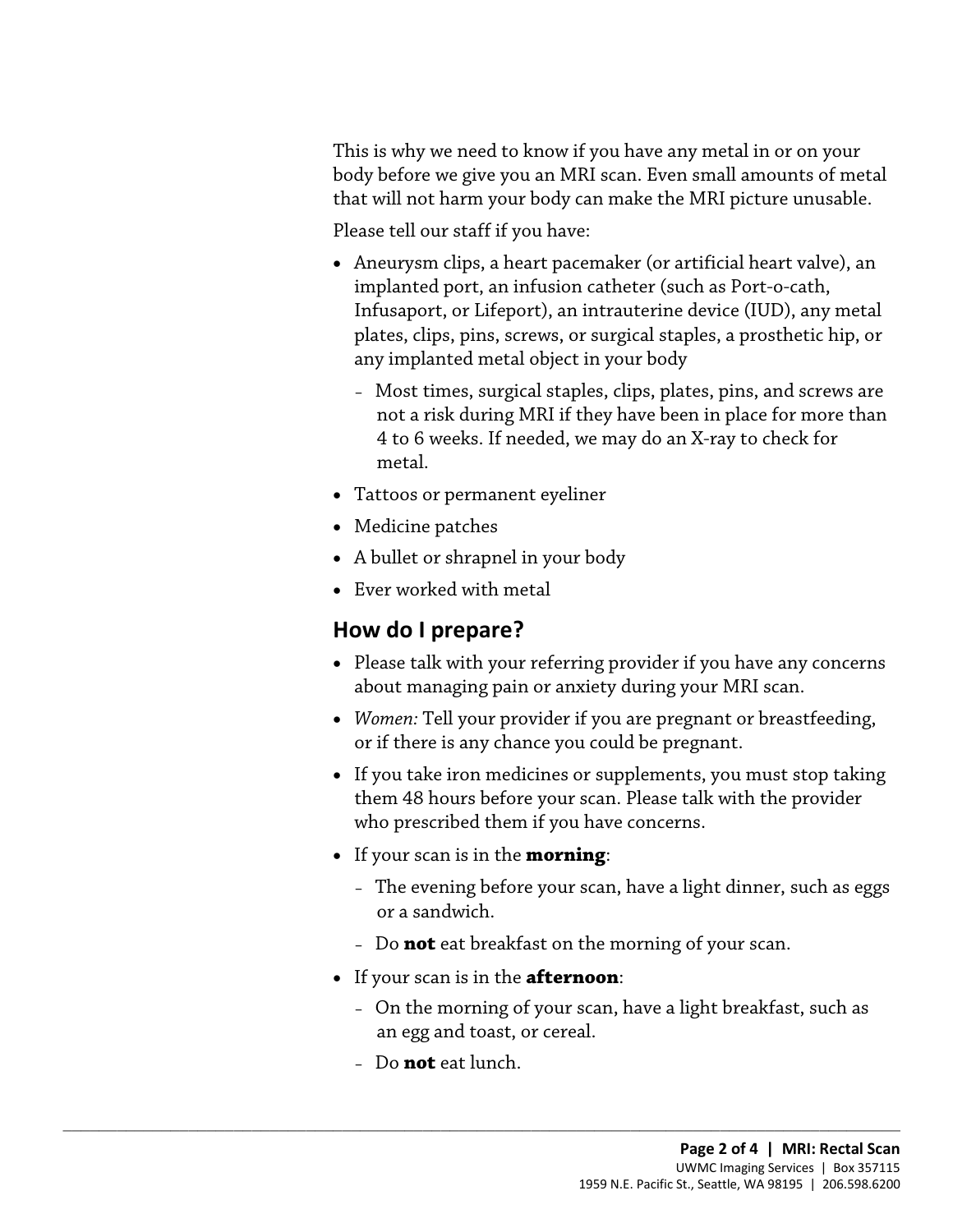#### **On the Day of Your Scan**

- • **Remove anything that might contain metal.** This includes:
	- Makeup and nail polish
	- Hairpins
	- Jewelry
	- Glasses, hearing aids, and any removable dental work
- Take your regular medicines.
- • **Starting 4 hours before your scan time:** Do **not** eat any solid food.
- It is OK to drink liquids that do not contain caffeine, milk, or chocolate up to 1 hour before your scan.
- • **Starting 1 hour before your scan time:** Do **not** eat or drink anything.
- Starting 1 nour before your standard line. Bo not eat of drink<br>
 You must change into a hospital gown before your scan. We will<br>
give you a gown when you arrive in the MRI department.<br>
 If you have an insulin pump or a • You must change into a hospital gown before your scan. We will give you a gown when you arrive in the MRI department.
	- drug, we will ask you to remove it. • If you have an insulin pump or a patch that delivers any type of
	- *Women:* Before the scan, tell the technologist if there is any chance you could be pregnant.

### **What happens during the scan?**

 $\_$  ,  $\_$  ,  $\_$  ,  $\_$  ,  $\_$  ,  $\_$  ,  $\_$  ,  $\_$  ,  $\_$  ,  $\_$  ,  $\_$  ,  $\_$  ,  $\_$  ,  $\_$  ,  $\_$  ,  $\_$  ,  $\_$  ,  $\_$  ,  $\_$  ,  $\_$  ,  $\_$  ,  $\_$  ,  $\_$  ,  $\_$  ,  $\_$  ,  $\_$  ,  $\_$  ,  $\_$  ,  $\_$  ,  $\_$  ,  $\_$  ,  $\_$  ,  $\_$  ,  $\_$  ,  $\_$  ,  $\_$  ,  $\_$  ,

- You will lie on a movable table. The technologist will help get you into position.
- We may give you medicine to calm your bowels for a short time. This helps us get the clearest pictures.
- MRI. The coil weighs about 10 pounds. It will extend from your • We will place a device called a *surface coil* over your lower belly. The coil is a special antenna that receives radio energy during the mid-thigh to the bottom of your ribs.
- The technologist will slide the table inside the MRI unit.
- The technologist will then leave the room to take the pictures.
- You can talk with the technologist at any time through an intercom.